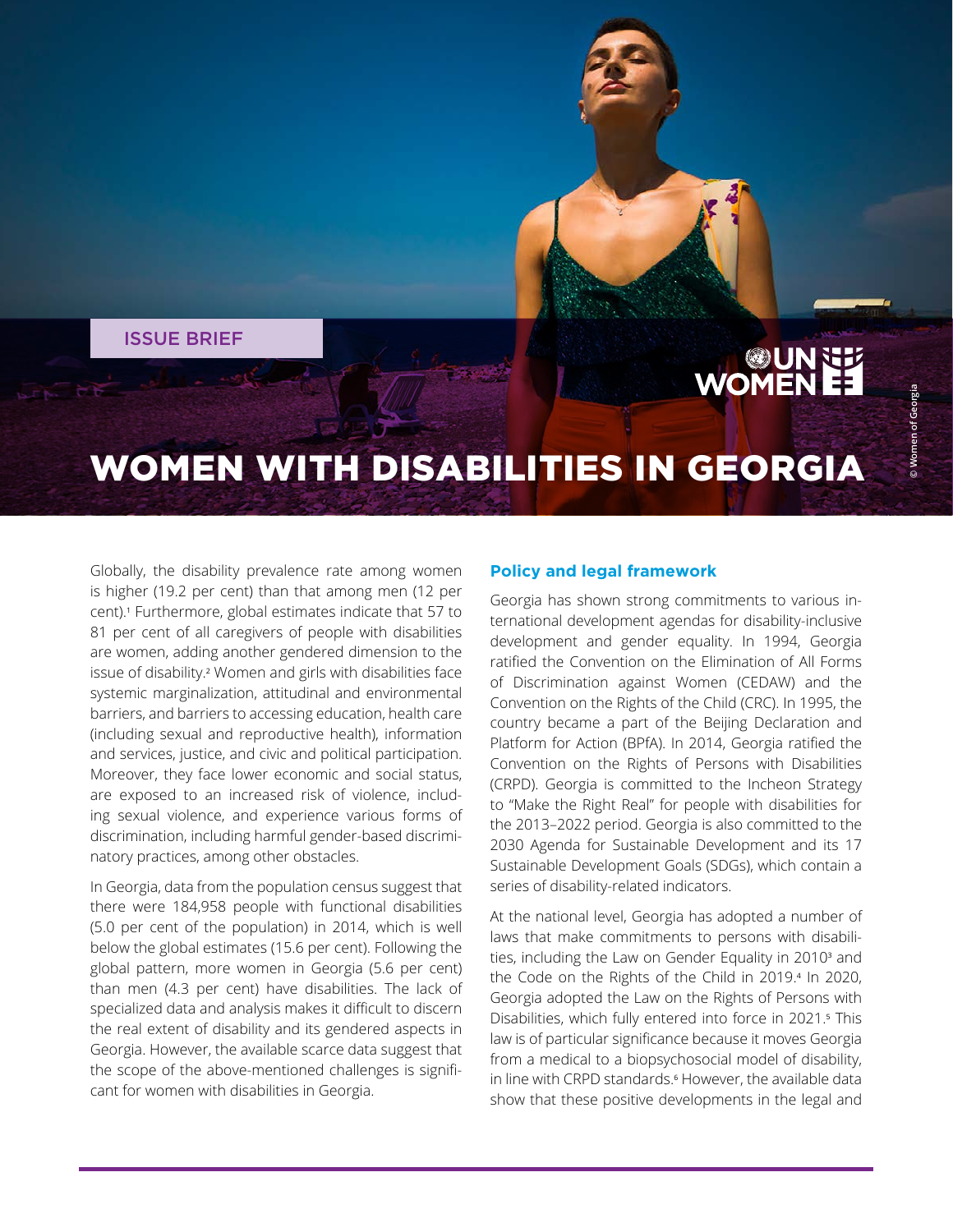





policy framework have not yet fully translated into an improved situation for persons with disabilities and for women and girls with disabilities in particular.

#### **Women are more likely to have a disability but less likely to have official disability status**

The 2014 census suggests that women with disabilities are less likely than men to have official disability status.7 According to the census data, 108,939 of the 184,958 people who reported having at least one functional disability were women (59 per cent).<sup>8</sup> At the same time, the census showed that more men (52,170) than women (47,943) had official disability status.<sup>9</sup> Comparing the data on functional disability and official disability statuses suggests that women are more likely than men to have a functional disability while not having official disability status (Figure 1).<sup>10</sup>

#### **FIGURE 1**

Distribution of persons with functional disabilities, official disability status and both, by sex (percentage)



Source: MoIDPOTLHSA 2021; SSA 2021a; UN Women and UNICEF 2021.

This discrepancy can be explained by two facts. First, women live longer than men and, as a result, are more likely to develop a disability over their lifetime. However, in Georgia, people with disabilities over the age of retirement cannot receive both a disability benefit and an old-age pension. As the latter exceeds any social benefit package in monetary terms, there is little incentive for people with disabilities of pension age to register for an official disability status<sup>11</sup>

Second, due to widespread stereotypes, parents are likely not registering girls as having disabilities, even if they are

aware of their daughter's disability. This practice stems from stereotypes around women with disabilities—and specifically the fear that disclosure of disability may prevent her from getting married. For boys with disabilities, this status is considered less of a problem when it comes to finding a partner and getting married.12 As a result of these two factors, women are largely underrepresented in official disability statistics.

#### **Women with disabilities are less likely to benefit from social assistance than men with disabilities**

The lack of the official status not only makes women with disabilities invisible to policymakers but also prevents them from receiving state benefits and accessing services for which they should be eligible. In Georgia, more men receive the social package—monetary support for people with disabilities—than women in every age group and disability category. The difference is particularly stark for those over the age of 60, as seen in Figure 2. This stems from the fact that the official pension age is lower for women (60 years of age for women and 65 for men), who tend to choose an old-age pension over a social package (i.e. disability benefit) and thus do not need to register for an official disability status.

#### **FIGURE 2**

Distribution of social package beneficiaries, by sex and age group, 2020



Source: MoIDPOTLHSA 2021; SSA 2021a; UN Women and UNICEF 2021.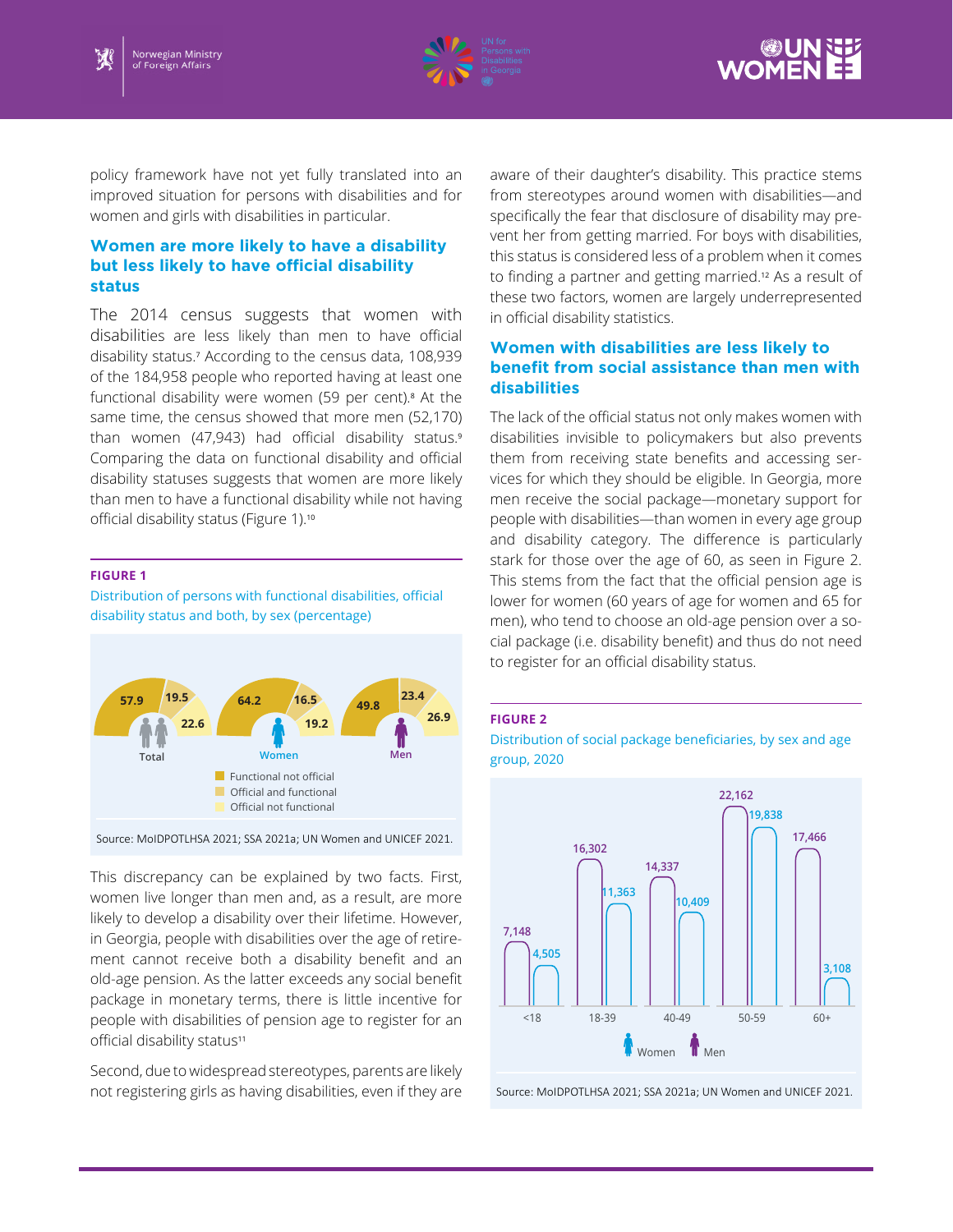



Women's lack of official disability status leads to fewer women than men receiving COVID-19-related support as well. Even though the majority of people with disabilities in Georgia are women, only 37 per cent of the beneficiaries of programmes aimed at supporting people with disabilities during the pandemic were women.<sup>13</sup>

#### **Women with disabilities are underserved by the healthcare system**

Data on the Universal Healthcare Programme (UHP) indicate that women with disabilities are significantly less likely to use the UHP. In 2020, 41.3 per cent of women with disabilities and 63.2 per cent of men with disabilities used the UHP, a gap of 21.9 percentage points. Notably, the COVID-19 pandemic reduced the usage of the UHP for people with disabilities as well as people in general (Figure 3). While emergency medical treatment has remained readily accessible during the pandemic, women with disabilities postponed or cancelled planned medical treatment, as some services were unavailable.<sup>14</sup>

#### **FIGURE 3**

Participation rate in the Universal Healthcare Programme (percentage)



Source: MoIDPOTLHSA 2021; SSA 2021a; UN Women and UNICEF 2021.

Women with disabilities have lower demand for family planning, but those that do have such needs, they are significantly less likely to have their demand met (Figure 4).

#### **FIGURE 4**

Need and demand for family planning among women currently married or in a union, by functional disability status (percentage)



Source: UNICEF and Geostat 2018.

#### **Women with disabilities are given fewer opportunities to pursue education**

In general, people with disabilities in Georgia face systematic challenges in accessing education, as they are less likely than people without disabilities to access education. The data on completion rates show that the gap between girls with and without disabilities increases with age. Girls with disabilities are 15.5 percentage points less likely to complete primary education and 20.6 percentage points less likely to complete lower secondary education. This gap increases to 30.9 percentage points for the upper secondary level (Figure 5).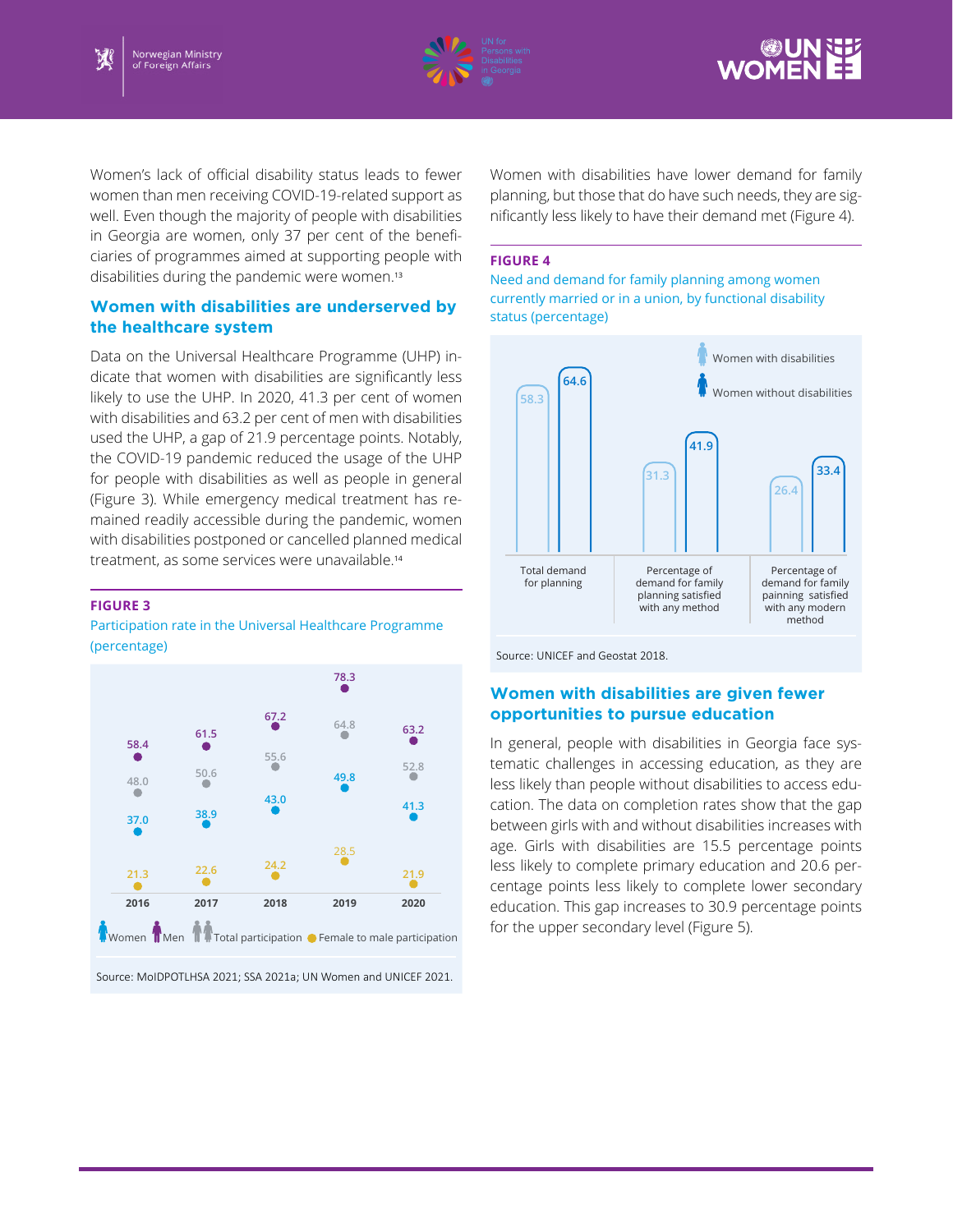



#### **FIGURE 5**

Gaps in completion rates between people with and without disabilities (percentage) (related to SDG indicator 4.1.2.)



Source: Geostat 2014.

Girls with disabilities face multiple forms of discrimination in addition to being discriminated against based on disability. According to a qualitative study, boys and girls with disabilities are treated differently within the education system. Boys are reported to be given more freedom to learn a profession; consequently, they find it easier to find work. Conversely, girls are reported to be more stereotyped as unable to integrate with society and are more likely to be encouraged to engage in housework, reflecting the broader public attitudes towards men and women.<sup>15</sup>

### **Women with disabilities are significantly less likely to participate in the labour force**

Labour market indicators tend to be weaker for people with disabilities in Georgia. Following the general pattern, they are even weaker for women with disabilities than men with disabilities. For instance, women with disabilities are 19.5 percentage points less likely to participate in the labour force than men with disabilities. Women with disabilities are 22.6 percentage points less likely to participate in the labour force than women without disabilities. The combined forms of discrimination that women with disabilities face from sex and disability lead to a gap in labour force participation of 41.4 percentage points compared with men without disabilities (Figure 6).<sup>16</sup>

#### **FIGURE 6**

Labour force participation rate and employment rate, by sex and disability status (percentage)



The picture is quite similar when it comes to employment rates. Women with disabilities are 18.3 percentage points less likely to be employed than men with disabilities, and they are 14.8 percentage points less likely to be employed than women without disabilities (Figure 7).<sup>17</sup>

#### **FIGURE 7**

Employment rate, by sex and disability status (percentage)



People with disabilities in Georgia earn substantially less than people without disabilities on average, with a nominal wage gap of 25 per cent, according to the Labour Force Survey. Women with disabilities earn significantly less compared to women without disabilities (by 18 per cent) as well as compared to men with disabilities (by 10 per cent) in unadjusted terms (Figure 8).<sup>18</sup>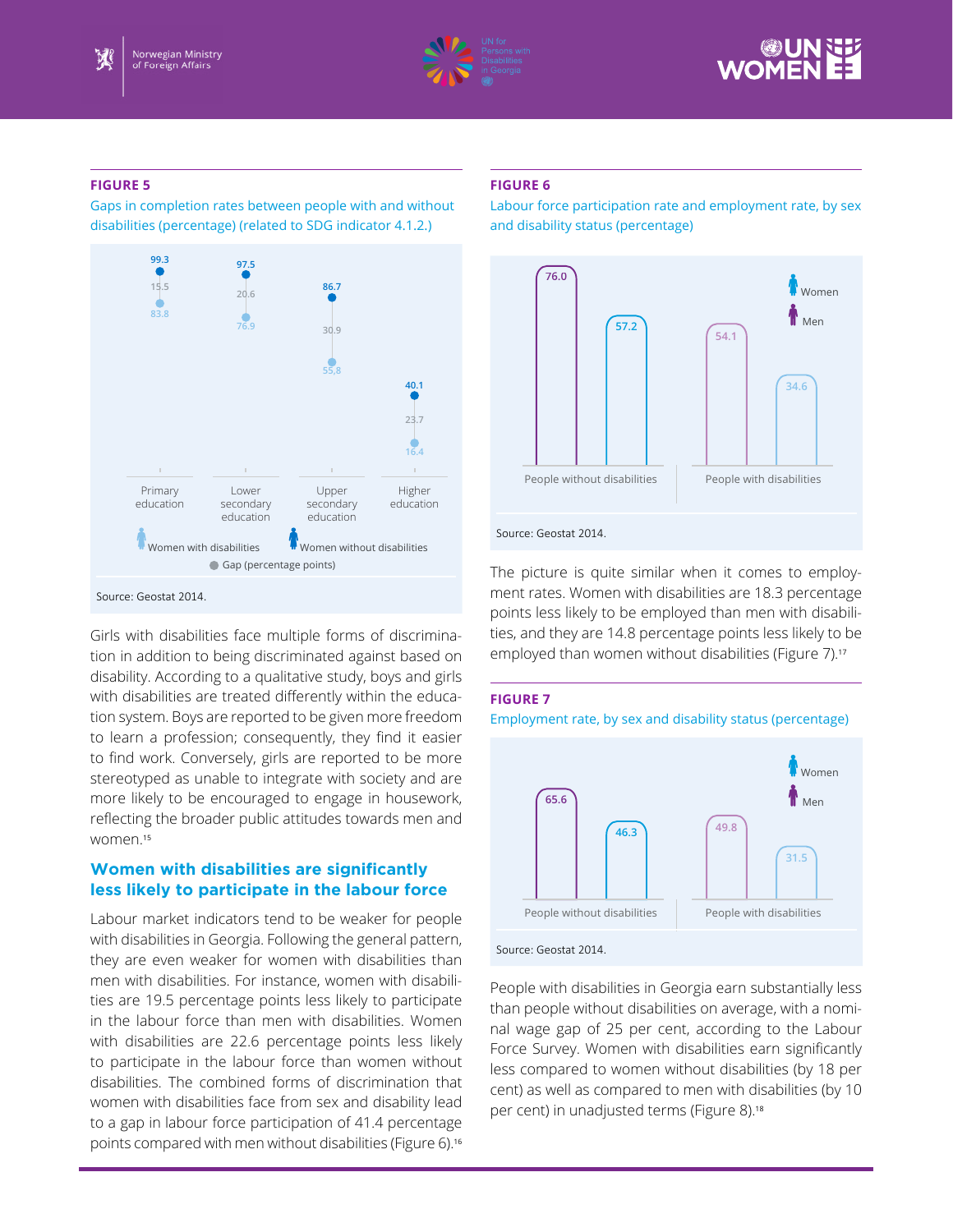



#### **FIGURE 8**

Earnings, by sex and disability status (GEL)



Source: Geostat 2020.

#### **Women with disabilities face increased risks of violence and crime**

People with disabilities are significantly more likely to be victims of crime in Georgia. The victimization rate is also gendered, with women with disabilities being significantly more likely to be robbed or assaulted than women without disabilities or men with or without disabilities (Figure 9).<sup>19</sup>

#### **FIGURE 9**

Share of people reporting being robbed or assaulted in the preceding three years (percentage)



Women with disabilities are also more likely to be the victims of a wide range of types of violence (Figure 10).<sup>20</sup>

#### **FIGURE 10**

Share of women reporting they were the victims of different forms of violence (percentage)



Source: UN Women and Geostat 2017.

#### **Conclusion**

Available data show that in Georgia, the share of women with disabilities is higher than that of men with disabilities. However, women with disabilities are significantly less likely to have official disability status and receive disability assistance. As a result, they remain invisible for policymakers and service providers and are less likely to benefit from social assistance, including from COVID-19 related government support during the pandemic. At the same time, women with disabilities are significantly less likely to use the Universal Healthcare Programme, especially during the pandemic, and their demand for family planning is largely unmet.

Girls with disabilities in Georgia are less likely to attain education than girls without disabilities. Consequently, they have weaker access to the labour market, and they earn lower wages than both men with disabilities and women without disabilities. Women with disabilities face significantly higher crime victimization rates than women without disabilities or men with disabilities and are systematically exposed to higher rates of violence than women without disabilities.